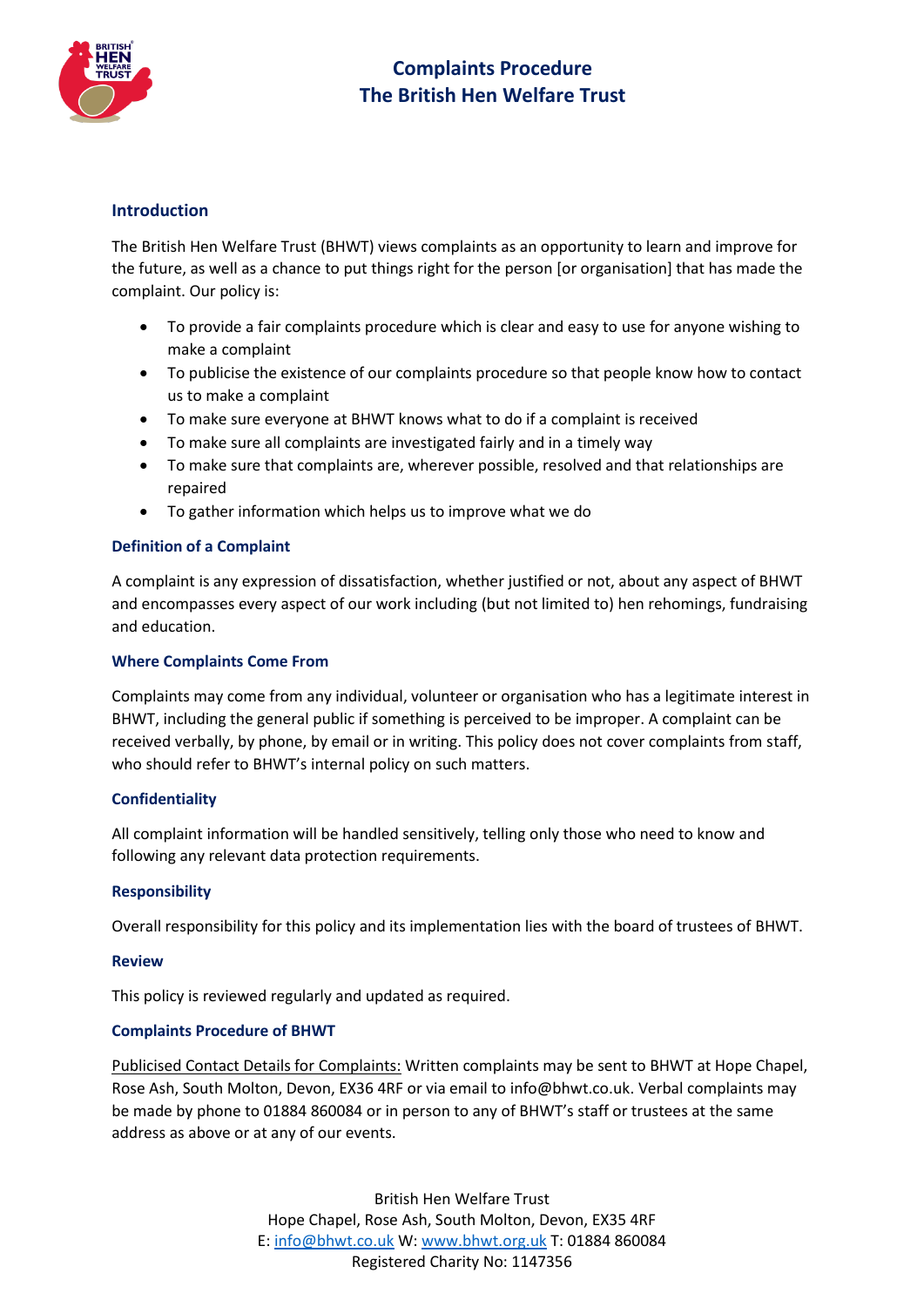

# **Complaints Procedure The British Hen Welfare Trust**

## **Receiving Complaints**

Complaints may arrive through channels publicised for that purpose or through any other contact details or opportunities the complainant may have, such as social media.

Complaints received by telephone or in person may be recorded.

The person who receives a phone or in person complaint should:

- Write down the facts of the complaint
- Take the complainant's name, address and telephone number
- Note down the relationship of the complainant to BHWT, e.g. donor, volunteer, sponsor
- Tell the complainant that we have a complaints procedure
- Tell the complainant what will happen next and how long it will take
- Where appropriate, ask the complainant to send a written account by post or by email so that the complaint is recorded in the complainant's own words

## **Resolving Complaints**

#### Stage One

In many cases, a complaint is best resolved by the person responsible for the issue being complained about. If the complaint has been received by that person, they may be able to resolve it swiftly and should do so if possible and appropriate. Whether or not the complaint has been resolved, the complaint information should be passed to the BHWT Head of Corporate Services within five business days.

On receiving the complaint, the Head of Corporate Services records the complaint. If it has not already been resolved, they delegate an appropriate person to investigate it and to take appropriate action. If the complaint relates to a specific person, they should be informed and given a fair opportunity to respond.

Complaints should be acknowledged by the person handling the complaint within five working days. The acknowledgement should say who is dealing with the complaint and when the person complaining can expect a reply. A copy of this complaints procedure should be attached. Ideally complainants should receive a definitive reply within a month. If this is not possible because for example, an investigation has not been fully completed, a progress report should be sent with an indication of when a full reply will be given.

Whether the complaint is justified or not, the reply to the complainant should describe the action taken to investigate the complaint, the conclusions from the investigation, and any action taken as a result of the complaint.

## Stage Two

If the complainant feels that the problem has not been satisfactorily resolved at Stage One, they can request that the complaint is reviewed at Board level.

> British Hen Welfare Trust Hope Chapel, Rose Ash, South Molton, Devon, EX35 4RF E[: info@bhwt.co.uk](mailto:info@bhwt.co.uk) W[: www.bhwt.org.uk](http://www.bhwt.org.uk/) T: 01884 860084 Registered Charity No: 1147356